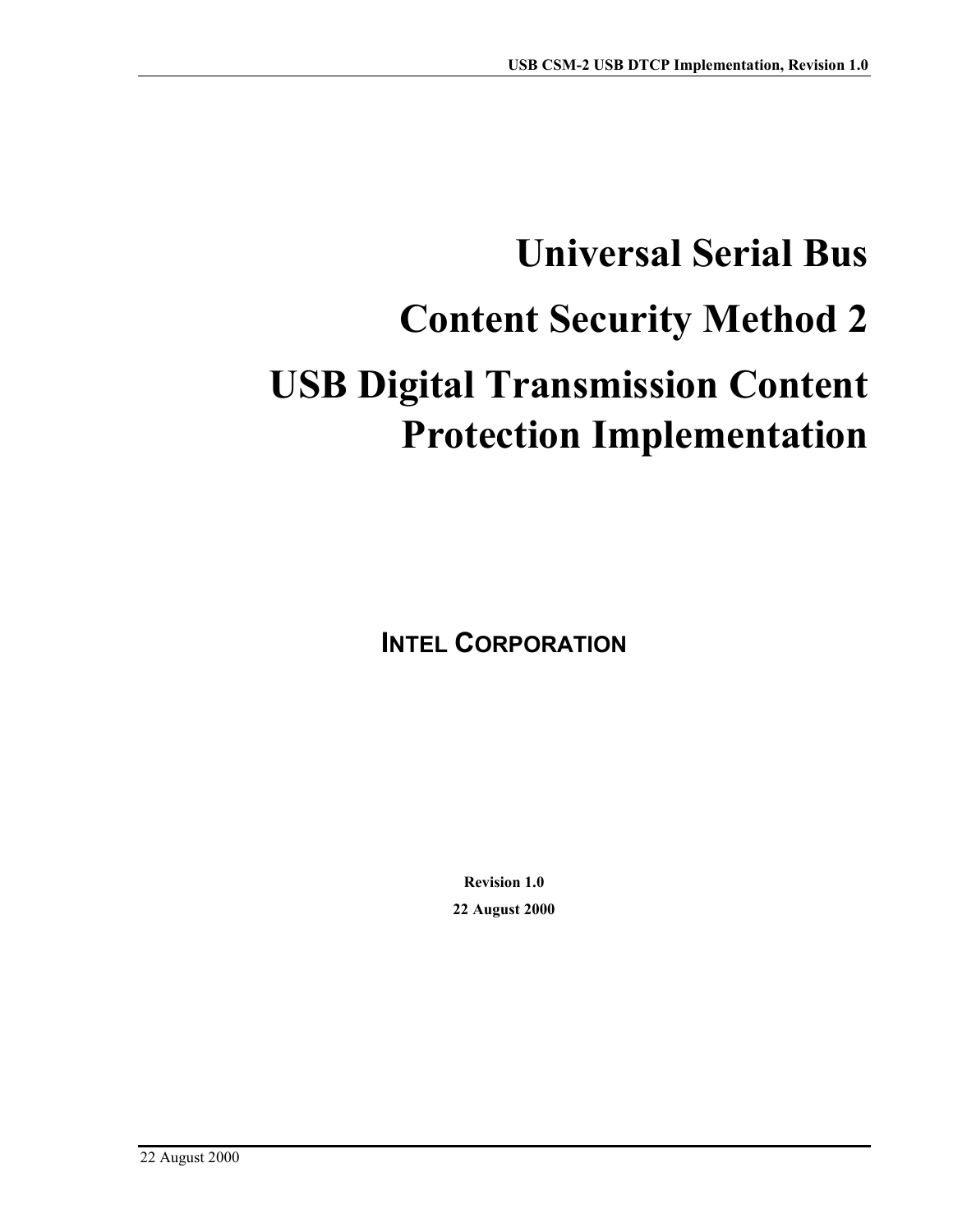| <b>Revision</b> | <b>Date</b> | <b>Filename</b>   | <b>Author</b> | <b>Description</b>                                                                                                                                          |
|-----------------|-------------|-------------------|---------------|-------------------------------------------------------------------------------------------------------------------------------------------------------------|
| 1.0             | 08/22/2000  |                   |               | Corrected Copyright statement                                                                                                                               |
| 1.0             | 03/15/2000  |                   |               | Promotion to 1.0 at USB DWG                                                                                                                                 |
| .9              | 01/25/2000  |                   |               | Promotion to .9 at USB DWG.                                                                                                                                 |
| .8b             | 12/23/1999  | Csm2 v0 8b        |               | Adjust to changes in CS class specification.<br>Get channel_setting, notification service,                                                                  |
| .8a             | 11/9/1999   | Csm2 v0 8a        |               | Add requests to support transport of<br>encrypted data over control endpoint.                                                                               |
| .8              | 11/01/1999  | Csm $2$ v $0$ $8$ |               | Promoted to .8 at 10/22/1999 USB DWG.<br>Corrected LByte of wValue of all requests to<br>have bMethod value as denoted in Devices<br>CS channel Descriptor. |
| .7              | 09/27/1999  | $csm2_v0_7$       |               | Separated CSM Appendices into individual<br>CSM specification per Sept 1999 CSWG<br>meeting                                                                 |

# <span id="page-1-0"></span>**Revision History**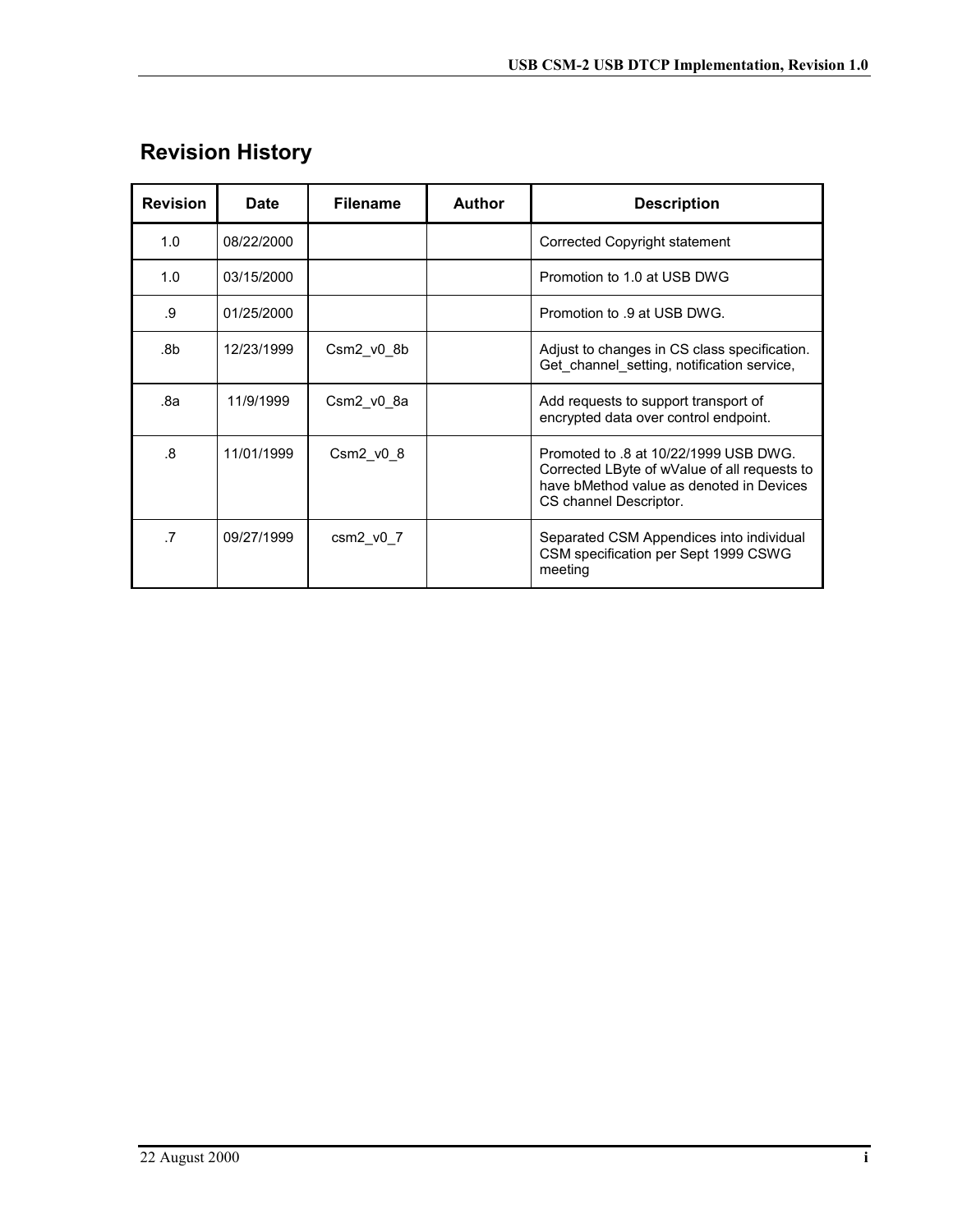## <span id="page-2-0"></span>**Contributors**

| Michael Andre | Intel |
|---------------|-------|
| John Howard   | Intel |
| Steve McGowan | Intel |

**Universal Serial Bus Class Definitions Copyright 2000 by USB Implementers Forum All rights reserved.** 

#### **INTELLECTUAL PROPERTY DISCLAIMER**

#### **THIS SPECIFICATION IS PROVIDED "AS IS" WITH NO WARRANTIES WHATSOEVER INCLUDING ANY WARRANTY OF MERCHANTABILITY, FITNESS FOR ANY PARTICULAR PURPOSE, OR ANY WARRANTY OTHERWISE ARISING OUT OF ANY PROPOSAL, SPECIFICATION, OR SAMPLE.**

**A LICENSE IS HEREBY GRANTED TO REPRODUCE AND DISTRIBUTE THIS SPECIFICATION FOR INTERNAL USE ONLY. NO OTHER LICENSE, EXPRESS OR IMPLIED, BY ESTOPPEL OR OTHERWISE, TO ANY OTHER INTELLECTUAL PROPERTY RIGHTS IS GRANTED OR INTENDED HEREBY.** 

**AUTHORS OF THIS SPECIFICATION DISCLAIM ALL LIABILITY, INCLUDING LIABILITY FOR INFRINGEMENT OF PROPRIETARY RIGHTS, RELATING TO IMPLEMENTATION OF INFORMATION IN THIS SPECIFICATION. AUTHORS OF THIS SPECIFICATION ALSO DO NOT WARRANT OR REPRESENT THAT SUCH IMPLEMENTATION(S) WILL NOT INFRINGE SUCH RIGHTS.** 

All product names are trademarks, registered trademarks, or service marks of their respective owners.

*Please send comments via electronic mail to michael.andre@intel.com*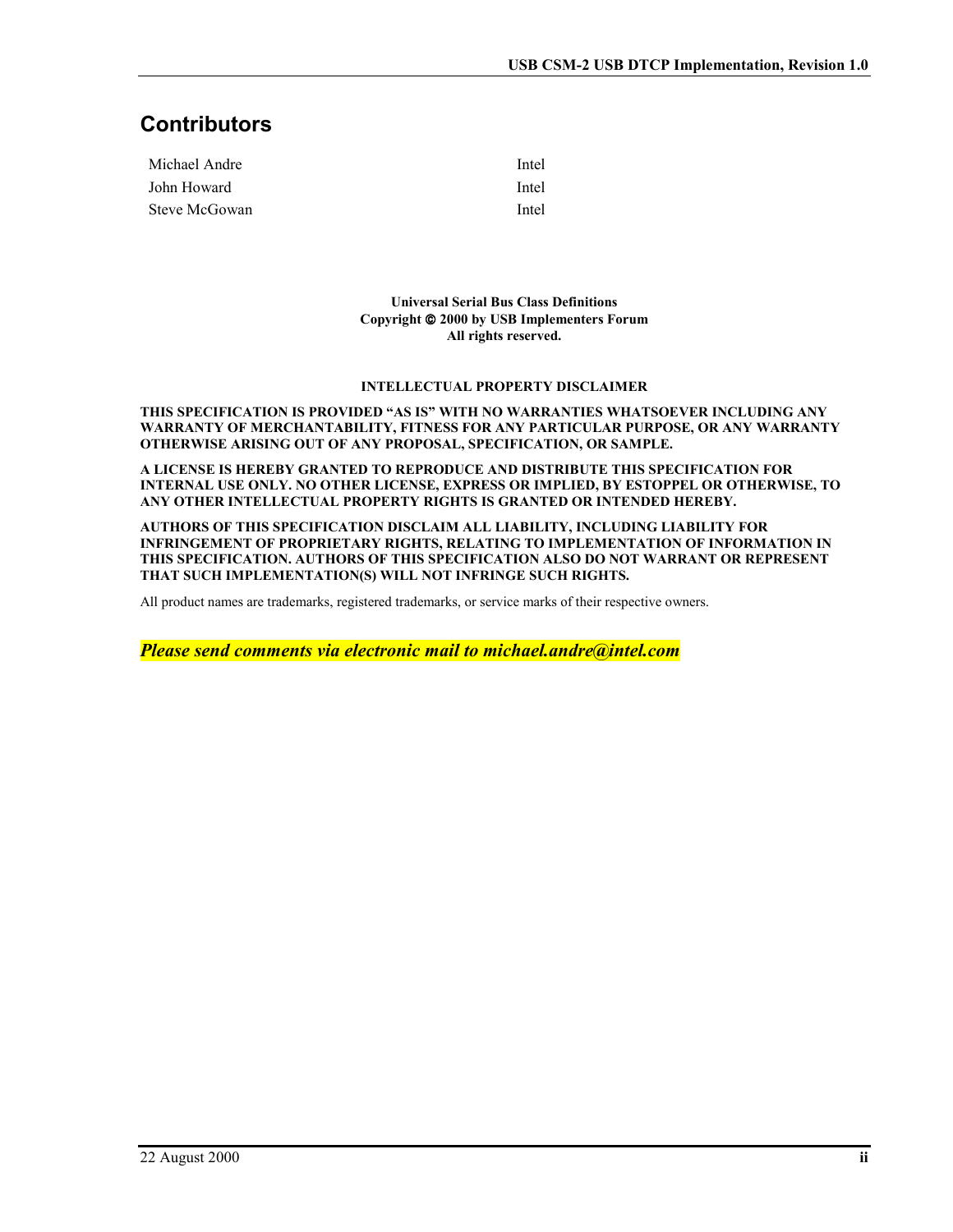# **Table of Contents**

| 1                |  |
|------------------|--|
| 11               |  |
| 1.2              |  |
| 1.3              |  |
| 1.4              |  |
| $\mathbf{2}$     |  |
| 2.1              |  |
| 2.1.1            |  |
| 2.2              |  |
| 2.3              |  |
| 2.3.1            |  |
| 2.3.2            |  |
| 2.3.3            |  |
| 2.3.4            |  |
| 2.3.5            |  |
| $\overline{3}$   |  |
| 3.1              |  |
| 3.2              |  |
| $\blacktriangle$ |  |
| Appendix A.      |  |
| A.1              |  |
| A.2              |  |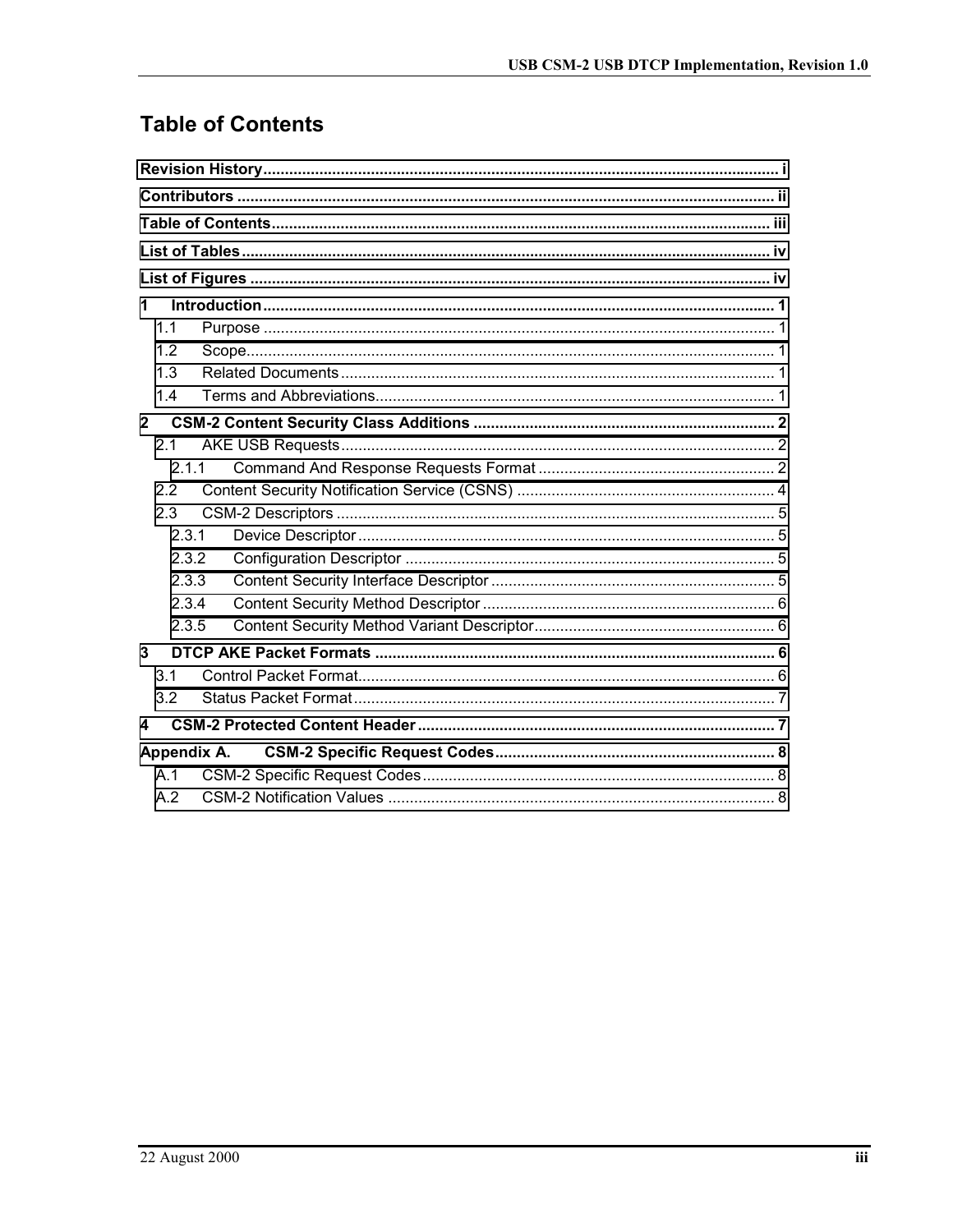## <span id="page-4-0"></span>**List of Tables**

# **List of Figures**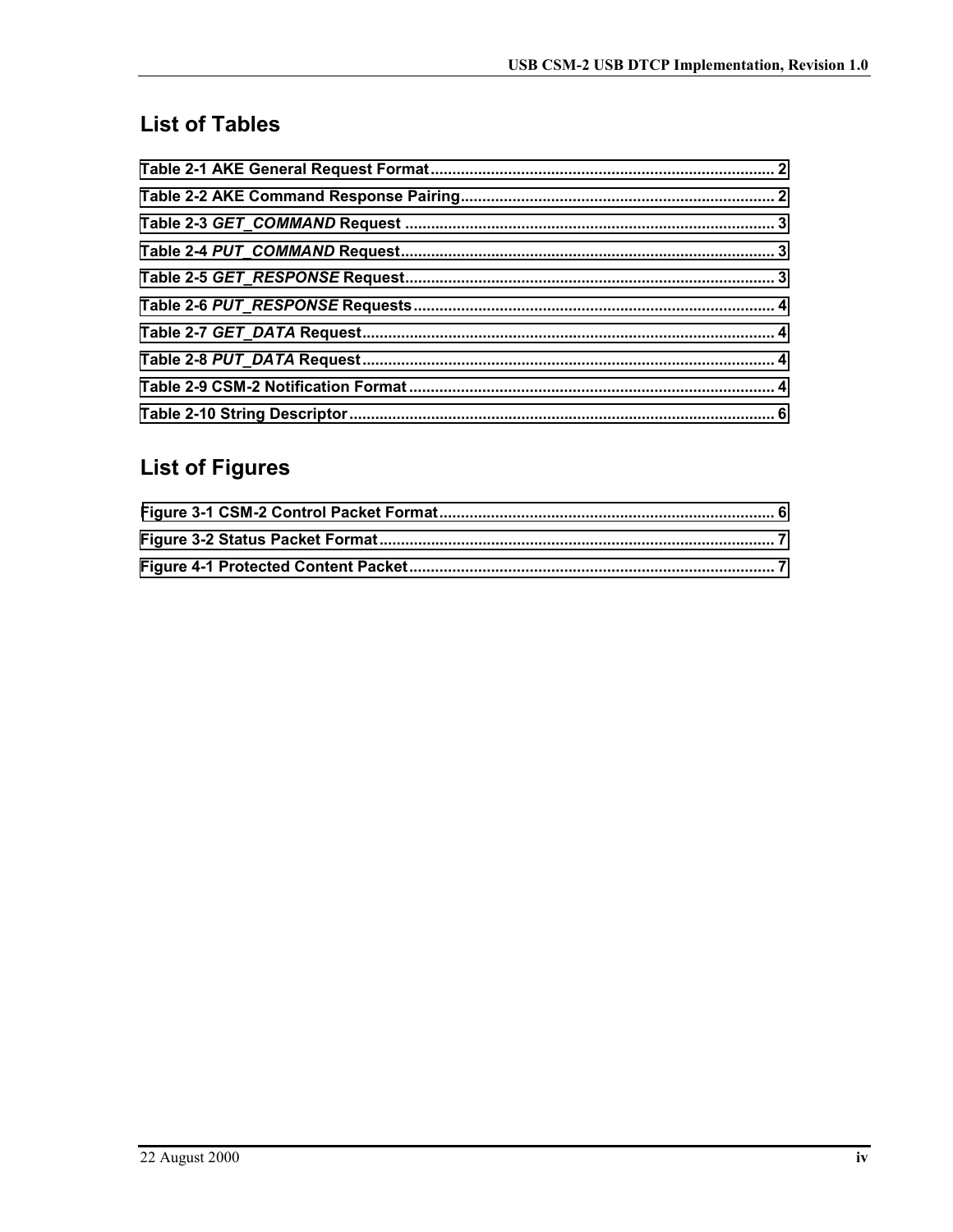## <span id="page-5-0"></span>**1 Introduction**

#### **1.1 Purpose**

This paper describes the USB transport services and protocol formats that support Digital Transmission Content Protection (DTCP). Use of DTCP requires licensing by the Digital Transmission Licensing Administrator (DTLA). The details of this licensing can be found at [www.dtcp.com.](http://www.dtcp.com/)

### **1.2 Scope**

USB CSM-2 describes the USB transport services, descriptors, and requests necessary to support DTCP protocols over USB. This document does not change or alter DTCP functionality.

The Content Security Class (CSC) specification allows Content Security Methods (CSM) to define additional requests as needed. CSM-2 defines additional USB CSC requests in order to support DTCP AKE protocols between USB Host and Device. In addition, CSM-2 implements the Content Security Notification Service and defines additional notifications that are needed to support DTCP protocols.

#### **1.3 Related Documents**

- Digital Transmission Content Protection Specification Volume 1 Revision 1.0, February 18, 1990
	- Appendix A, USB DTCP Specification
- Universal Serial Bus Device Class Definition for Content Security Devices
- Universal Serial Bus Specification Version 1.1
- USB Common Class Specification Version 1.0

#### **1.4 Terms and Abbreviations**

| AKE         | <b>Authentication and Key Exchange</b>                                                                             |
|-------------|--------------------------------------------------------------------------------------------------------------------|
| CCI         | <b>Copy Control Information</b>                                                                                    |
| CS          | <b>Content Security, USB terminology for Content Protection</b>                                                    |
| CSC         | <b>Content Security Class, refers to USB Device Class Definition</b><br>for Content Security Devices specification |
| CSI         | <b>Content Security Interface</b>                                                                                  |
| CSM         | <b>Content Security Method</b>                                                                                     |
| <b>DTCP</b> | <b>Digital Transmission Content Protection</b>                                                                     |
| <b>DTLA</b> | Digital Transmission Licensing Administrator                                                                       |
| <b>CSNS</b> | <b>Content Security Notification Service</b>                                                                       |
| <b>USB</b>  | <b>Universal Serial Bus</b>                                                                                        |
|             |                                                                                                                    |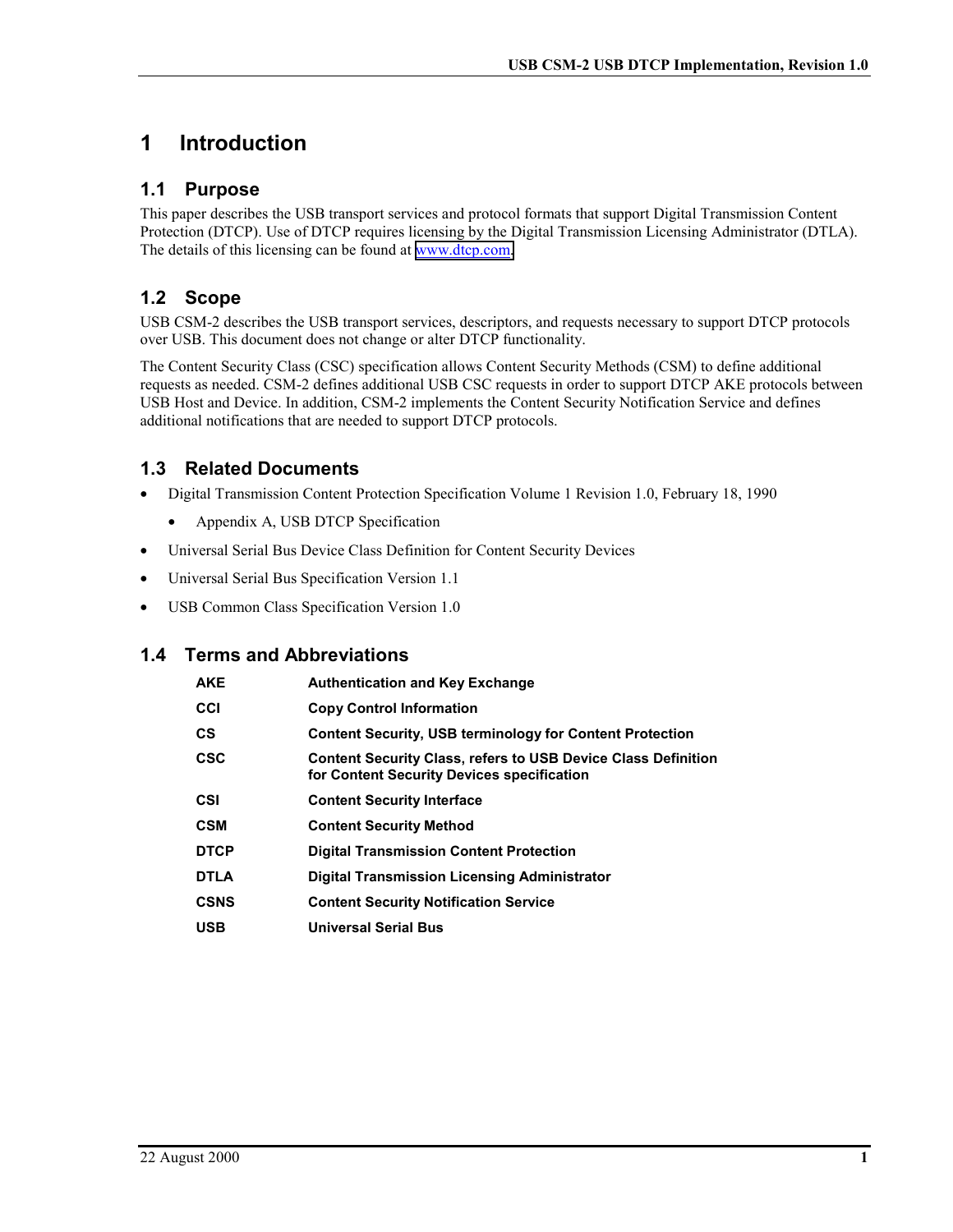## <span id="page-6-0"></span>**2 CSM-2 Content Security Class Additions**

The USB Device Class Definition For Content Security Devices (CSC) allows Content Security Methods to define additional services as needed. DTCP requires four additional USB Requests to transfer the AKE commands and responses. The CS Notification Service (CSNS) is used to allow USB devices to initiate DTCP AKE protocols.

## **2.1 AKE USB Requests**

DTCP requires four additional USB requests to transfer the AKE command frames rather than defining a unique USB request for each individual AKE Command and corresponding response. There are two additional requests that provide for the transport of encrypted data over the control endpoint. This section details the structure of these requests. The General Request format for AKE Command Response request is as follows:

| <b>Offset</b> | Field         | Size | Value  | <b>Description</b>                                                                                                                                                          |
|---------------|---------------|------|--------|-----------------------------------------------------------------------------------------------------------------------------------------------------------------------------|
| 0             | bmRequestType | 1    | Bitmap | Characteristics of request:<br>D7: Data transfer direction<br>$0 = Host-to-device$<br>$1 = Device-to-host$<br>D65: Type<br>$1 = Class$<br>D40: Recipient<br>$1 =$ Interface |
|               | bRequest      | 1    | Value  | <b>CSM-2 Requests</b><br><b>PUT COMMAND, GET_RESPONSE</b><br><b>GET COMMAND, PUT RESPONSE</b><br>PUT DATA, GET DATA                                                         |
| 2             | wValue        | 2    | Value  | HByte: 0, Reserved<br>LByte: 0x02 - CSM-2                                                                                                                                   |
| 4             | windex        | 2    | Value  | HByte: Channel ID.<br>LByte: CSI Interface number.                                                                                                                          |
| 6             | wLength       | 2    | Count  | Byte length of the AKE Command or Response<br>Frame.                                                                                                                        |

**Table 2-1 AKE General Request Format** 

#### **2.1.1 Command and Response Requests Format**

The requests are paired together, one pair is used to send AKE commands to the Device and return the associated response. The other pair is used to retrieve an AKE command from the Device and send the associated response.

**Table 2-2 AKE Command Response Pairing** 

| Command            | <b>Associated Response</b> |
|--------------------|----------------------------|
| <b>PUT COMMAND</b> | <b>GET RESPONSE</b>        |
| <b>GET COMMAND</b> | <b>PUT RESPONSE</b>        |
| <b>PUT DATA</b>    | <b>GET DATA</b>            |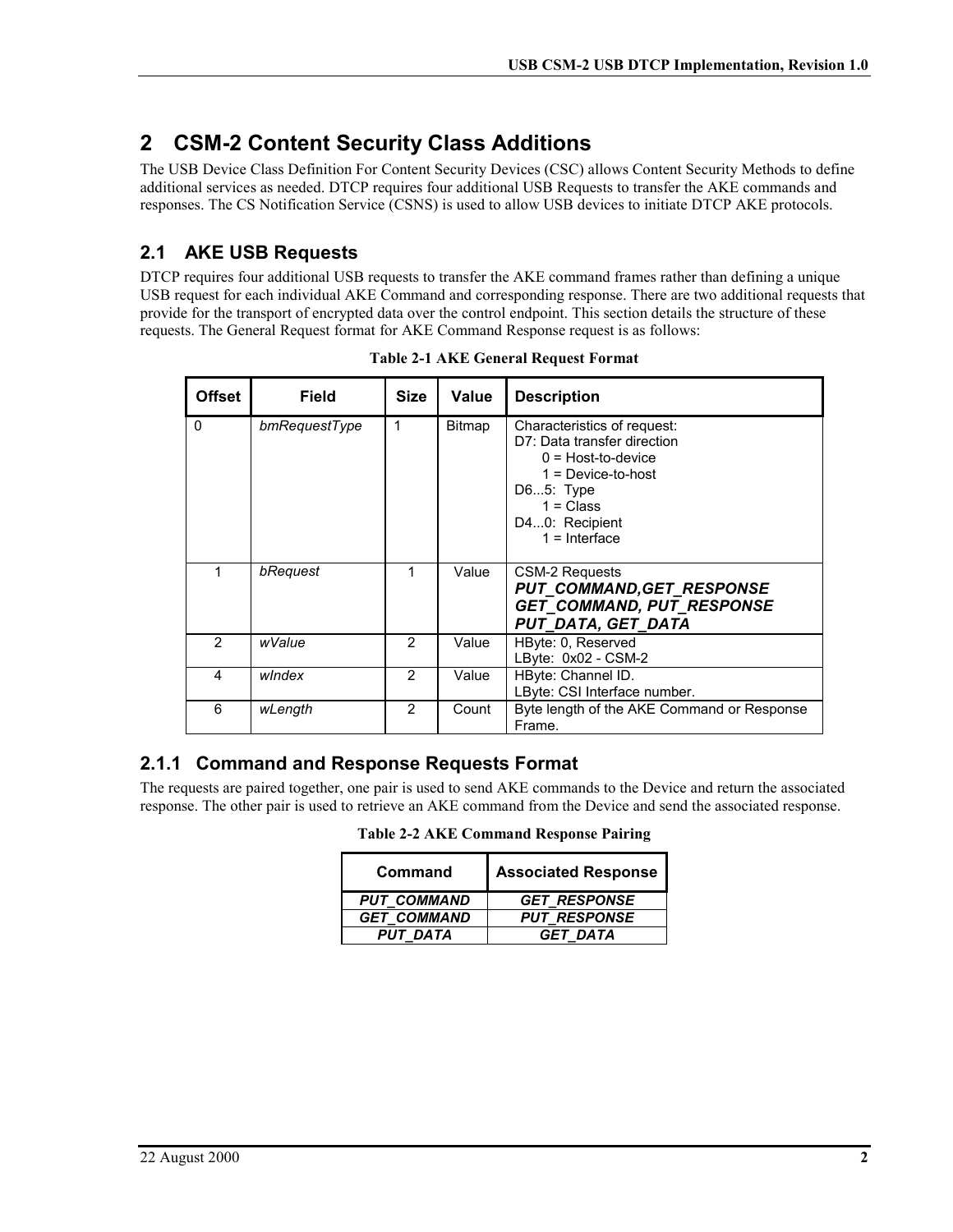#### <span id="page-7-0"></span>**2.1.1.1 Command Requests**

There are two Command requests, *GET\_COMMAND* and *PUT\_COMMAND*.

The **GET\_COMMAND** is used to transfer an AKE command from the Device to the Host.

| bmRequestType | bRequest                     | wValue                     | windex                            | wLength                              | Data                 |
|---------------|------------------------------|----------------------------|-----------------------------------|--------------------------------------|----------------------|
| 1 01 00001B   | <b>GET COMMAND</b><br>(0x80) | $HBvte - 0x00$<br>Reserved | HBvte:<br>Channel ID              | Byte Length<br>of USB AKE<br>Command | DTCP AKE<br>Commands |
|               |                              | LByte: 0x02<br>CSM-2       | LByte: CSI<br>Interface<br>Number |                                      |                      |

**Table 2-3** *GET\_COMMAND* **Request** 

*PUT\_COMMAND* is used to send an AKE command from the Host to the Device.

**Table 2-4** *PUT\_COMMAND* **Request** 

| bmRequestType | bRequest                     | wValue                                          | windex                                                    | wLength                | Data                 |
|---------------|------------------------------|-------------------------------------------------|-----------------------------------------------------------|------------------------|----------------------|
| 0 01 00001B   | <b>PUT COMMAND</b><br>(0x81) | HByte: 0x00<br>Reserved<br>LByte: 0x02<br>CSM-2 | HByte:<br>Channel ID<br>LByte: CSI<br>Interface<br>Number | Byte Length<br>of Data | DTCP AKE<br>Commands |

#### **2.1.1.2 Response Requests**

There are two Response requests *GET\_RESPONSE* and *PUT\_RESPONSE*. Response Requests are used to transport the AKE response frame.

The **GET\_RESPONSE** is used to transfer the response to an AKE command from the Device to the Host.

**Table 2-5** *GET\_RESPONSE* **Request** 

| bmRequestType | bRequest                      | wValue                  | windex                            | wLength                        | Data                   |
|---------------|-------------------------------|-------------------------|-----------------------------------|--------------------------------|------------------------|
| 10100001B     | <b>GET RESPONSE</b><br>(0x82) | HByte: 0x00<br>Reserved | HBvte:<br>Channel ID              | Byte Length<br>AKE<br>Response | <b>AKE</b><br>Response |
|               |                               | LByte: 0x02<br>CSM-2    | LByte: CSI<br>Interface<br>Number |                                |                        |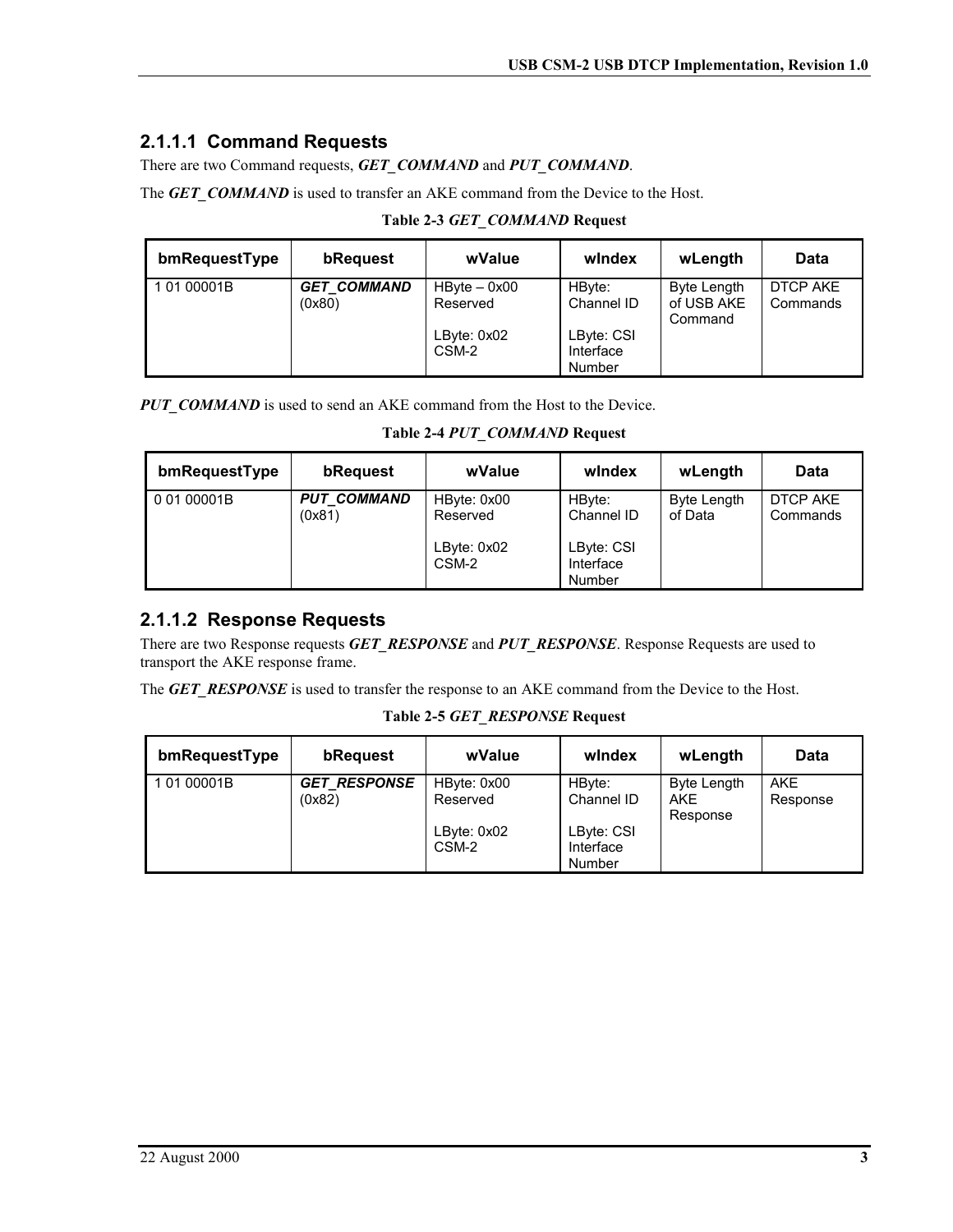<span id="page-8-0"></span>The **PUT\_RESPONSE** is used to transfer the response to an AKE command from the Host to the Device.

| bmRequestType | bRequest                      | wValue                     | windex                            | wLength                                  | Data                   |
|---------------|-------------------------------|----------------------------|-----------------------------------|------------------------------------------|------------------------|
| 0 01 00001B   | <b>PUT RESPONSE</b><br>(0x83) | $HBvte - 0x00$<br>Reserved | HBvte:<br>Channel ID              | <b>Byte Length</b><br>of AKE<br>Response | <b>AKE</b><br>Response |
|               |                               | LByte: 0x02<br>CSM-2       | LByte: CSI<br>Interface<br>Number |                                          |                        |

**Table 2-6** *PUT\_RESPONSE* **Requests** 

#### **2.1.1.3 Data Requests**

There are two Data requests *GET\_DATA* and *PUT\_DATA*. *GET\_DATA* is used to transport data from the device to the host.

| bmRequestType | bRequest                  | wValue                                          | windex                                                    | wLength            | <b>Data</b> |
|---------------|---------------------------|-------------------------------------------------|-----------------------------------------------------------|--------------------|-------------|
| 10100001B     | <b>GET DATA</b><br>(0x84) | HByte: 0x00<br>Reserved<br>LByte: 0x02<br>CSM-2 | HBvte:<br>Channel ID<br>LByte: CSI<br>Interface<br>Number | <b>Byte Length</b> |             |

**Table 2-7** *GET\_DATA* **Request** 

The **PUT\_DATA** is used to transport Data form the host to the device.

**Table 2-8** *PUT\_DATA* **Request** 

| bmRequestType | bRequest                  | wValue                  | windex                  | wLength            | <b>Data</b> |
|---------------|---------------------------|-------------------------|-------------------------|--------------------|-------------|
| 0 01 00001B   | <b>PUT DATA</b><br>(0x85) | HByte: 0x00<br>Reserved | Channel ID              | <b>Byte Length</b> |             |
|               |                           | LByte: 0x02<br>CSM-2    | CSI Interface<br>Number |                    |             |

#### **2.2 Content Security Notification Service (CSNS)**

CSM-2 compliant devices will implement the CS notification service, support the **CHANGE\_CHANNEL\_SETTINGS** notification, and support the CSM-2 notifications defined in this section.

The CSM-2 CSNS allows the USB Device to send AKE commands, responses, and data as needed via the CSM-2 requests: **GET\_COMMAND**, **GET\_RESPONSE**, and **GET\_DATA**. The CSM-2 host driver upon receiving a CSM-2 notification will issue the corresponding request to the device. The CSNS is started once a CS channel is established that links CSM-2 to an interface or endpoint via the **SET\_CHANNEL\_SETTINGS** request.

The CSC specification defines a general format for CSM notifications returned by the USB Device. CSM-2 notification format does not require a data field at offset three as described in CSC specification. The CSM-2 format is as follows:

|  | Table 2-9 CSM-2 Notification Format |  |
|--|-------------------------------------|--|
|  |                                     |  |

| <b>Offset</b> | Field   | <b>Size</b> | Value | <b>Description</b>              |
|---------------|---------|-------------|-------|---------------------------------|
|               | bLenath |             | 0x03  | Byte length of this descriptor. |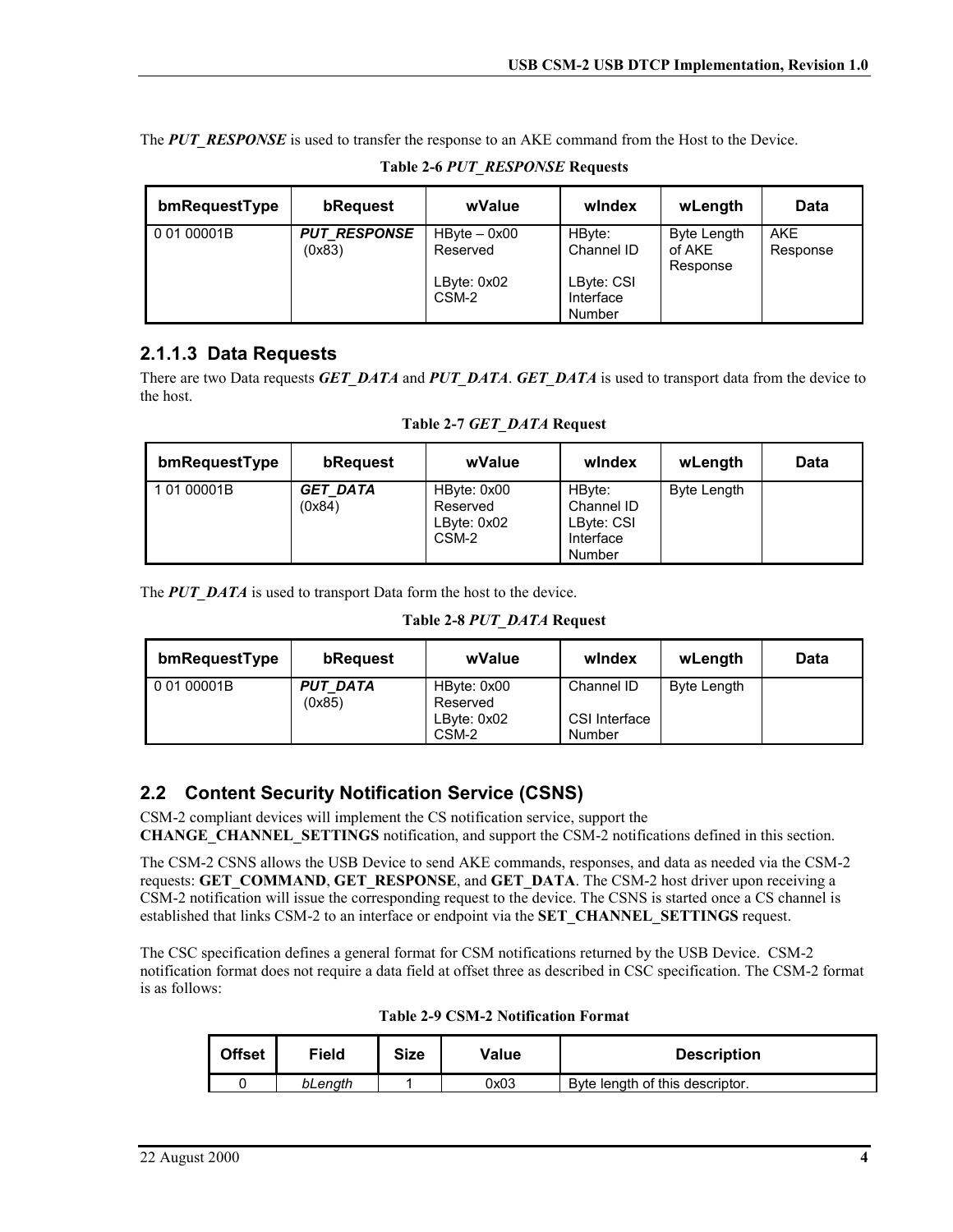<span id="page-9-0"></span>

|   | bChannel      | <b>SBD</b> | Channel ID of CSM that generated the<br>notification.                                                                                                                                                  |
|---|---------------|------------|--------------------------------------------------------------------------------------------------------------------------------------------------------------------------------------------------------|
| 2 | bNotification | Number     | $00_{16} - 7F_{16} =$ Set by CS specification.<br>$80_{16}$ = Send GET COMMAND Request<br>$81_{16}$ = Send GET RESPONSE Request<br>$82_{16}$ = Send GET DATA Request<br>$83_{16} - FF_{16} =$ Reserved |

Note, USB Interrupt IN service is somewhat of a misnomer; it is implemented such that the Host periodically polls the USB Device. This provides the Device with an opportunity to send a notification to the Host. Recall that USB is designed so that the Host has total control of the USB.

### **2.3 CSM-2 Descriptors**

This section describes information relevant to the CSM-2 instantiation and use of CSC descriptors. Each subsection corresponds to a CSC descriptor and only values pertinent to CSM-2 are listed in each subsection. Note, some subsections may not have any data and therefore the definition and use of the descriptor as specified in CSC is sufficient.

#### **2.3.1 Device Descriptor**

No additional definition needed.

#### **2.3.2 Configuration Descriptor**

No additional definition needed.

#### **2.3.3 Content Security Interface Descriptor**

No additional definition needed.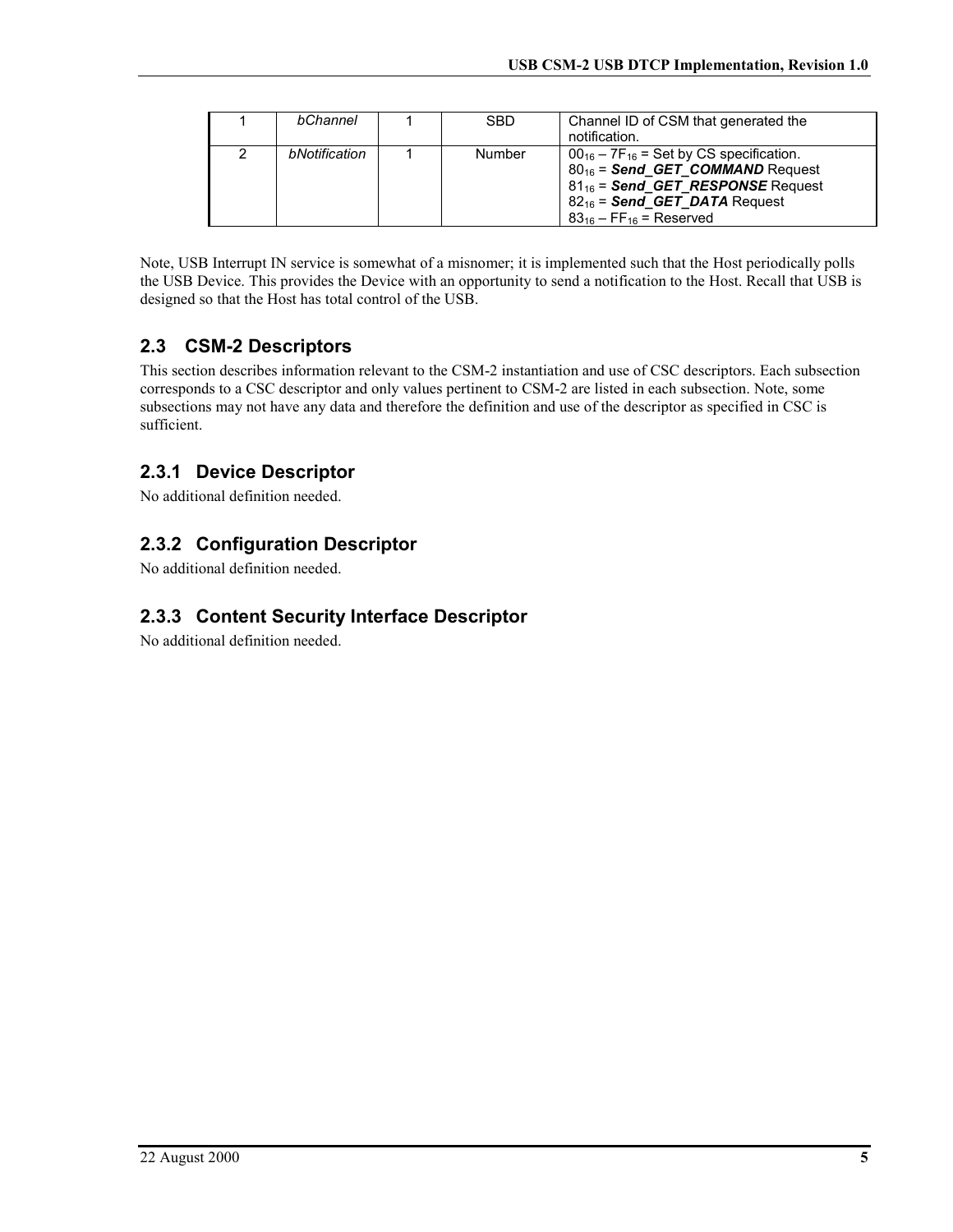#### <span id="page-10-0"></span>**2.3.4 Content Security Method Descriptor**

The **bMethodID** has a value of 0x02.

The **bcdVersion** field has a value of 0x0100

The CSMData Field is not used.

#### **2.3.4.1 CSM-2 String Descriptor**

| Field           | <b>Size</b> | Value  | <b>Description</b>                                                                |
|-----------------|-------------|--------|-----------------------------------------------------------------------------------|
| bLength         |             | Number | Byte length of this descriptor.                                                   |
| bDescriptorType |             | 0x03   | Specified by Table 9-5 of USB 1.1                                                 |
| bString         | 0x34        | ASCII  | The value of this field is as follows and contained<br>within the square brackets |
|                 |             |        | [Digital Transmission Content Protection]<br>Version 1.001                        |

#### **2.3.5 Content Security Method Variant Descriptor**

Not used by CSM-2.

## **3 DTCP AKE Packet Formats**

#### **3.1 Control Packet Format**

The Control Packet is used to exchange DTCP control frames between Host and USB Device via the default control pipe using the CSM Get and Put Requests.

|                        | Msb |                |                                 |       |  |  | Lsb |
|------------------------|-----|----------------|---------------------------------|-------|--|--|-----|
| Control <sup>[0]</sup> | C/R | Reserved(Zero) |                                 | Ctype |  |  |     |
| Control <sup>[1]</sup> |     |                | <b>AKE Control Data</b>         |       |  |  |     |
| Control <sup>[2]</sup> |     |                |                                 |       |  |  |     |
| Control <sup>[3]</sup> |     |                |                                 |       |  |  |     |
| Control <sup>[4]</sup> |     |                |                                 |       |  |  |     |
| Control <sup>[5]</sup> |     |                |                                 |       |  |  |     |
| Control <sup>[6]</sup> |     |                |                                 |       |  |  |     |
| Control <sup>[7]</sup> |     |                |                                 |       |  |  |     |
| Control <sup>[8]</sup> |     |                | Byte Length N of AKE Info Field |       |  |  |     |
| Control <sup>[9]</sup> |     |                |                                 |       |  |  |     |
| AKE Info[1]            |     |                | AKE_Info                        |       |  |  |     |
|                        |     |                |                                 |       |  |  |     |
| AKE Info[N]            |     |                |                                 |       |  |  |     |

#### **Figure 3-1 CSM-2 Control Packet Format**

The contents and structure of the AKE Control Data and AKE\_Info fields are detailed in DTCP specification appendix A.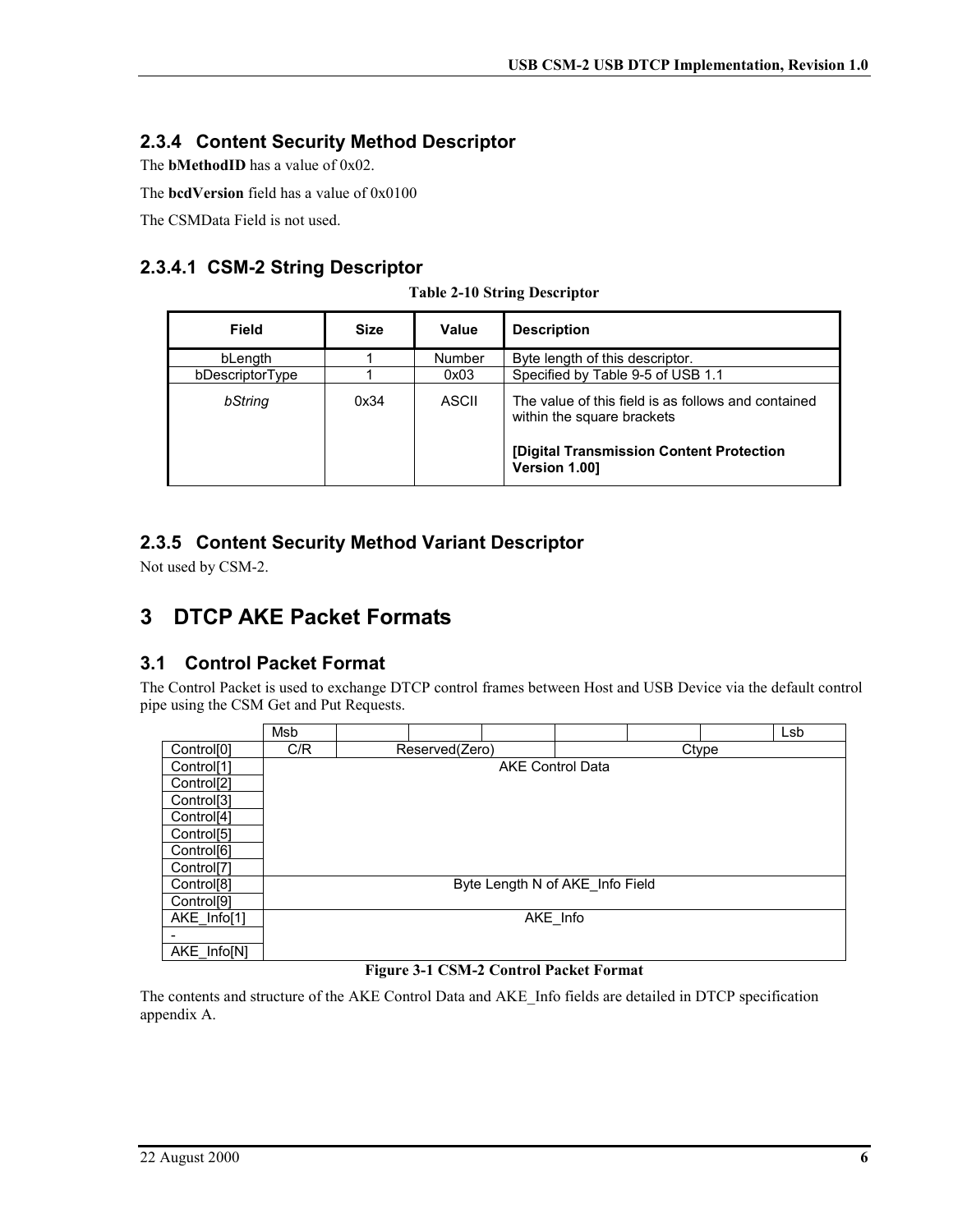#### <span id="page-11-0"></span>**3.2 Status Packet Format**

The Status Packet is used to query and determine DTCP status and state.

|                        | msb |  |                |                         |       |  |  | Lsb |
|------------------------|-----|--|----------------|-------------------------|-------|--|--|-----|
| Control <sup>[0]</sup> | C/R |  | Reserved(Zero) |                         | Ctype |  |  |     |
| Control <sup>[1]</sup> |     |  |                | <b>AKE Control Data</b> |       |  |  |     |
| Control <sup>[2]</sup> |     |  |                |                         |       |  |  |     |
| Control <sup>[3]</sup> |     |  |                |                         |       |  |  |     |
| Control <sup>[4]</sup> |     |  |                |                         |       |  |  |     |
| Control <sup>[5]</sup> |     |  |                |                         |       |  |  |     |
| Control <sup>[6]</sup> |     |  |                |                         |       |  |  |     |
| Control <sup>[7]</sup> |     |  |                |                         |       |  |  |     |

#### **Figure 3-2 Status Packet Format**

The contents and structure of the AKE Control Data and AKE\_Info fields are detailed in DTCP specification appendix A.

## **4 CSM-2 Protected Content Header**

This header is used to transfer content protected data over the USB data transport pipe of the associated audio or video class and provides the functionality described in subsections of section 6 of DTCP specification. The header format is defined in Appendix A of the DTCP specification.

|           | msb |  |                          |  | Lsb |
|-----------|-----|--|--------------------------|--|-----|
| Header[0] |     |  |                          |  |     |
| Header[1] |     |  |                          |  |     |
| PC[0]     |     |  | <b>Protected Content</b> |  |     |
|           |     |  |                          |  |     |
|           |     |  |                          |  |     |
| -         |     |  |                          |  |     |
| PC[N]     |     |  |                          |  |     |

**Figure 4-1 Protected Content Packet**